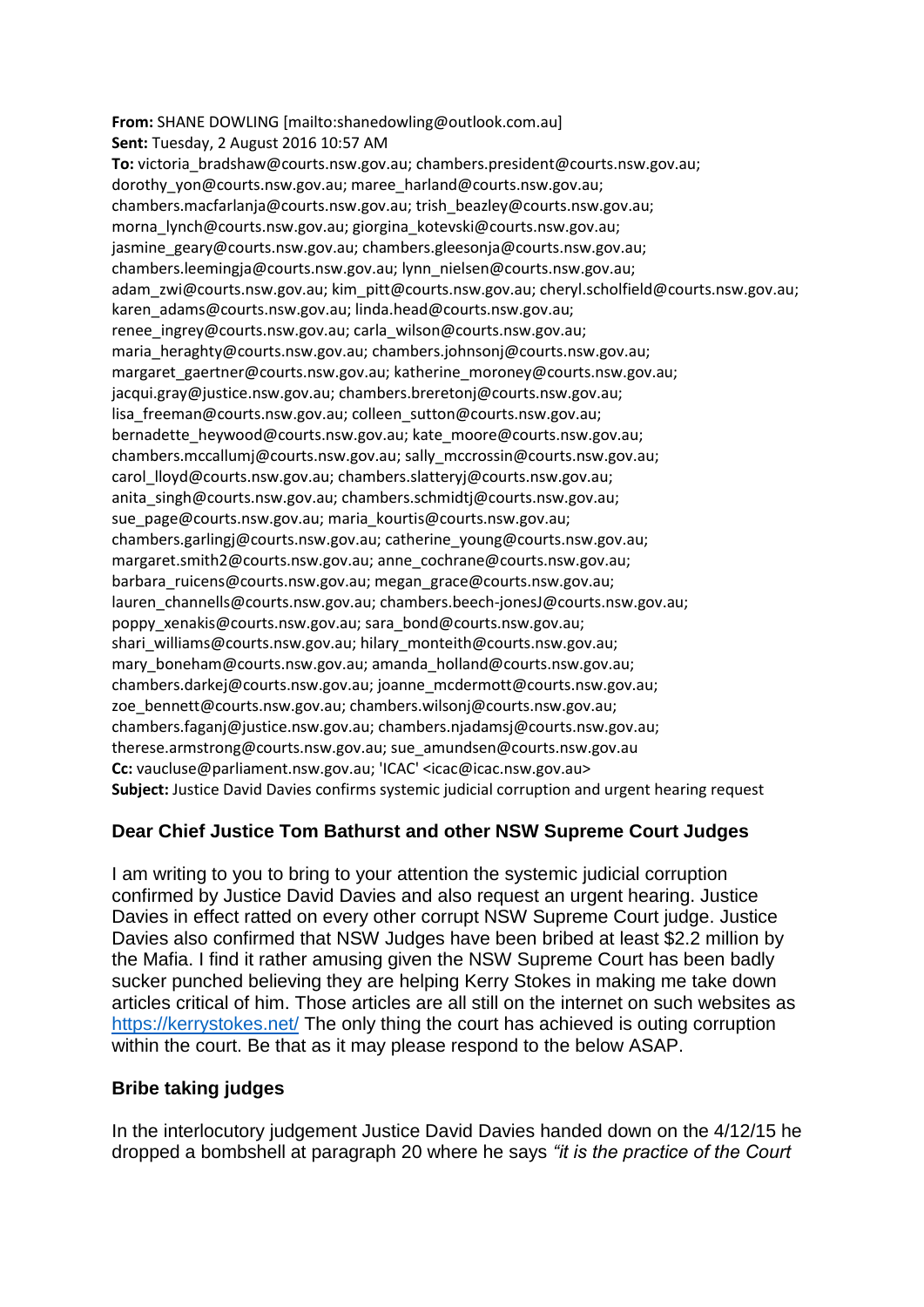*where an ex parte injunction is sought as matter of some urgency that reasons are not given."* – Munsie v Dowling (No. 7) [2015] NSWSC 1832

Who are all these corrupt judges who are having secret hearings and not giving reasons? Some of those judges are in my matter Munsie v Dowling:

14th April 2014 – Monday - Justice Ian Harrison – ex parte – Issued a Super-**Injunction** for Kerry Stokes – It was dodgy and only lasted two days

6th May 2014 – Tuesday – Justice Lucy McCallum – ex parte – Abridged a notice of motion for Stokes – McCallum is a good friend of Justine Munsie – Afterwards Sandy Dawson refused to tell me who the judge was who abridged the notice of motion. Addison lawyers also refused to tell me and Justice Hall also refused to tell me the name of the judge which was Justice McCallum. They were all trying to protect her as she had been caught out acting corruptly.

17th February 2015 – Tuesday – Acting Justice Robert Hulme – ex parte – Issued orders making me take down a post – All the information is still on other sites on the internet

5th June 2015 – Friday – Justice David Davies – ex parte – Issued orders to take down two posts. One was published over two months ago and the other over one month ago and both are whistleblowing articles with government documents showing government corruption involving Stokes and his son Ryan Stokes. The documents are also available on other sites and one is a judgment of the Australian Information Commissioner. Clearly no justification for the ex parte hearing or orders issued.

It must be noted that Justice David Davies did confirm that NSW judges have taken bribes of \$2.2 million off the Mafia. Does anyone reading this know who any of the judges are who received the bribes off the Mafia?

What action will you be taking Chief Justice Bathurst?

### **Urgent hearing for want of prosecution**

The applicants in Munsie v Dowling have failed to prosecute the matter obviously because the matter is so frivolous and vexatious. Justice David Davies corruptly dismissed my defence in December 2015 and instructed the parties to contact the listing judge for a hearing date.

The applicants have made no attempt whatsoever the have the matter listed for hearing and when I have asked them why they refuse to answer. So please have the matter set down for urgent hearing this week for:

1. That the matter be struck out for want of prosecution.

2. That costs, damages be paid to me and a public apology be issued to me.

3. That the court charge Kerry Stokes, Ryan Stokes and Justine Munsie with contempt of court.